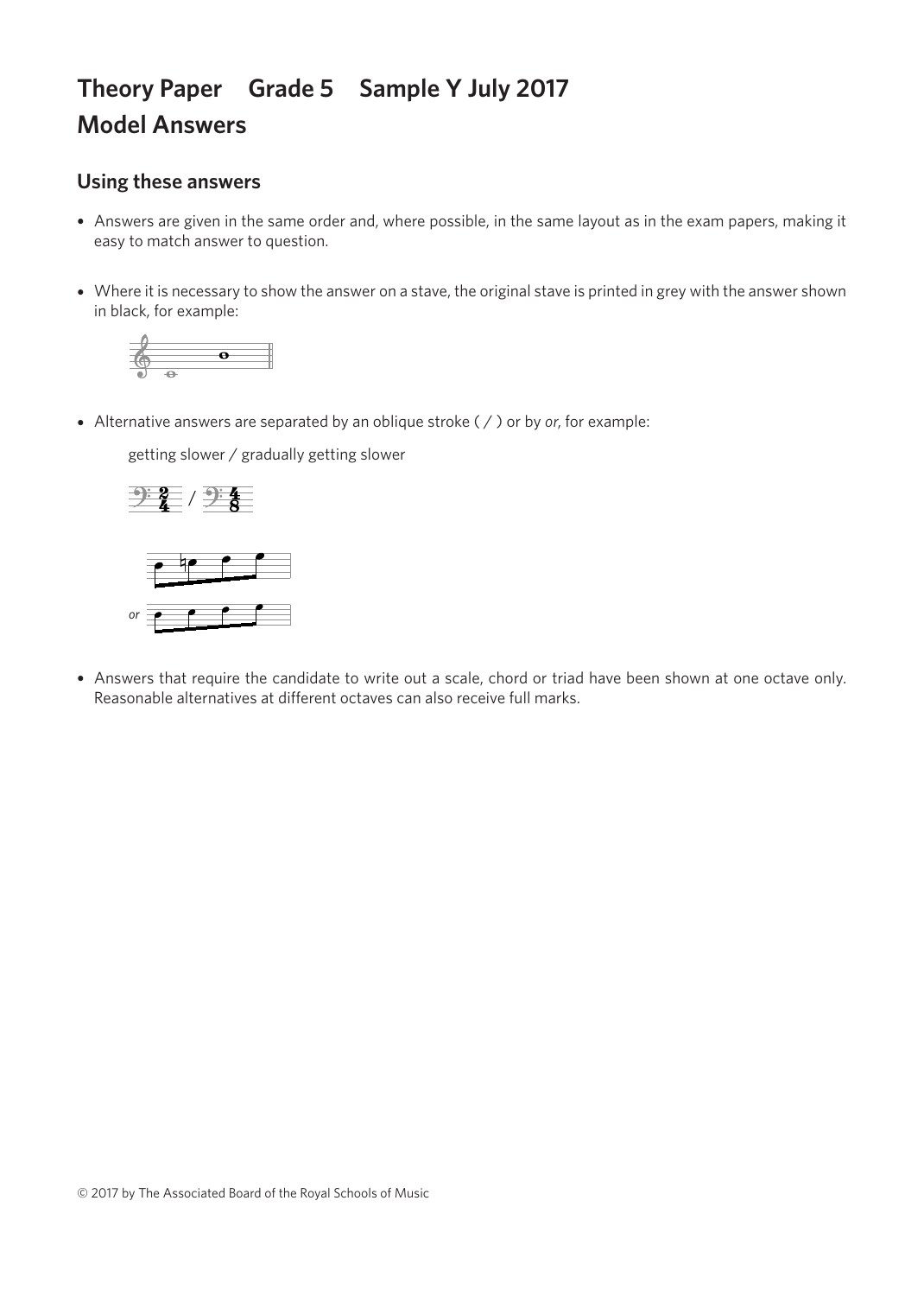



<sup>©</sup> Copyright 1945 by Hawkes & Son (London) Ltd Reproduced by permission of Boosey & Hawkes Music Publishers Ltd.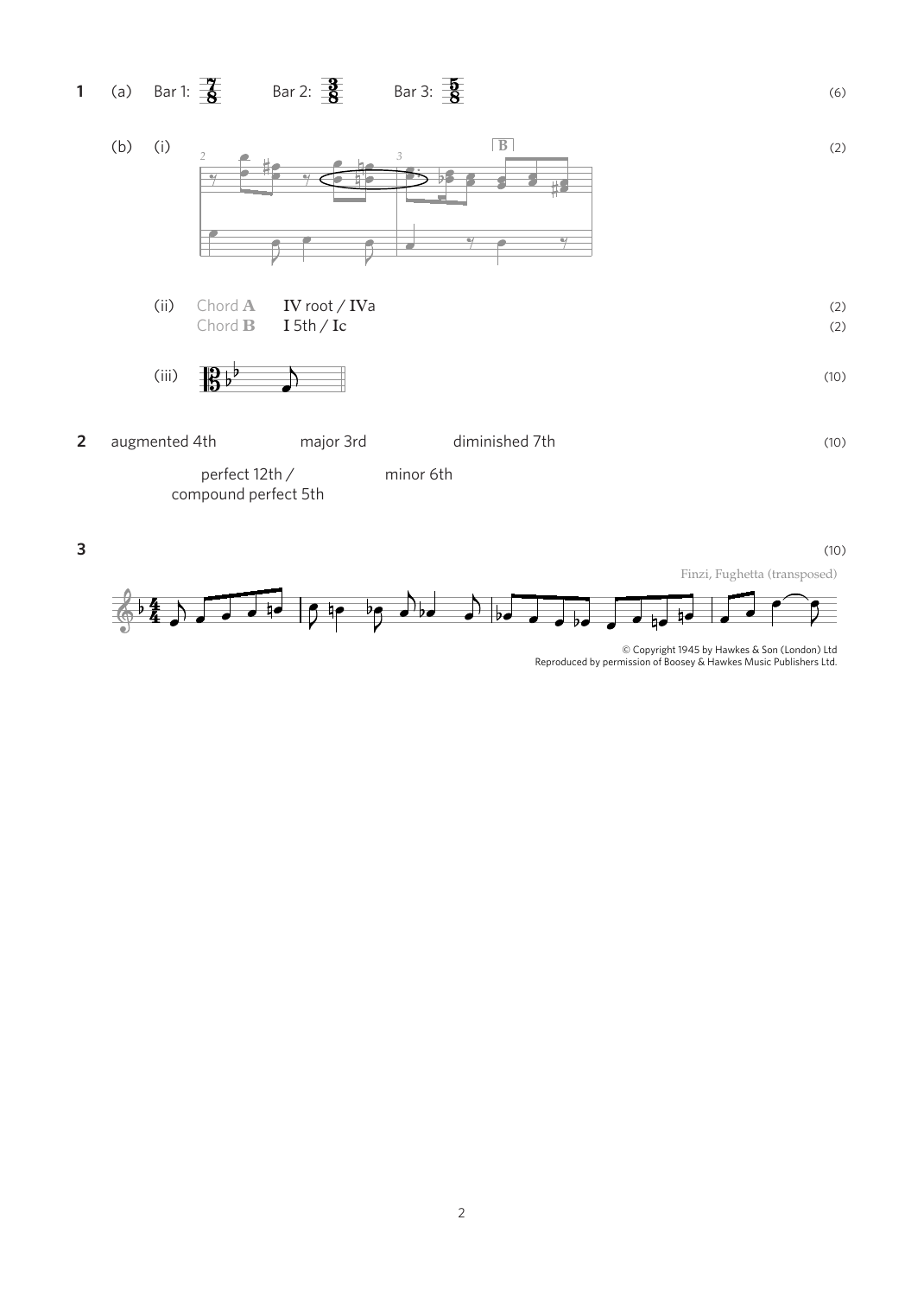## **4** (a) (i) *All possible answers are shown on the extract reproduced below. For full marks candidates need to identify only one example of each answer.*

$$
\begin{array}{ll}\n\text{B} & \text{Bar 6} \\
\text{C} & \text{Bar } 4 \;/\; 7 \;/\; 8\n\end{array}\n\tag{2}
$$